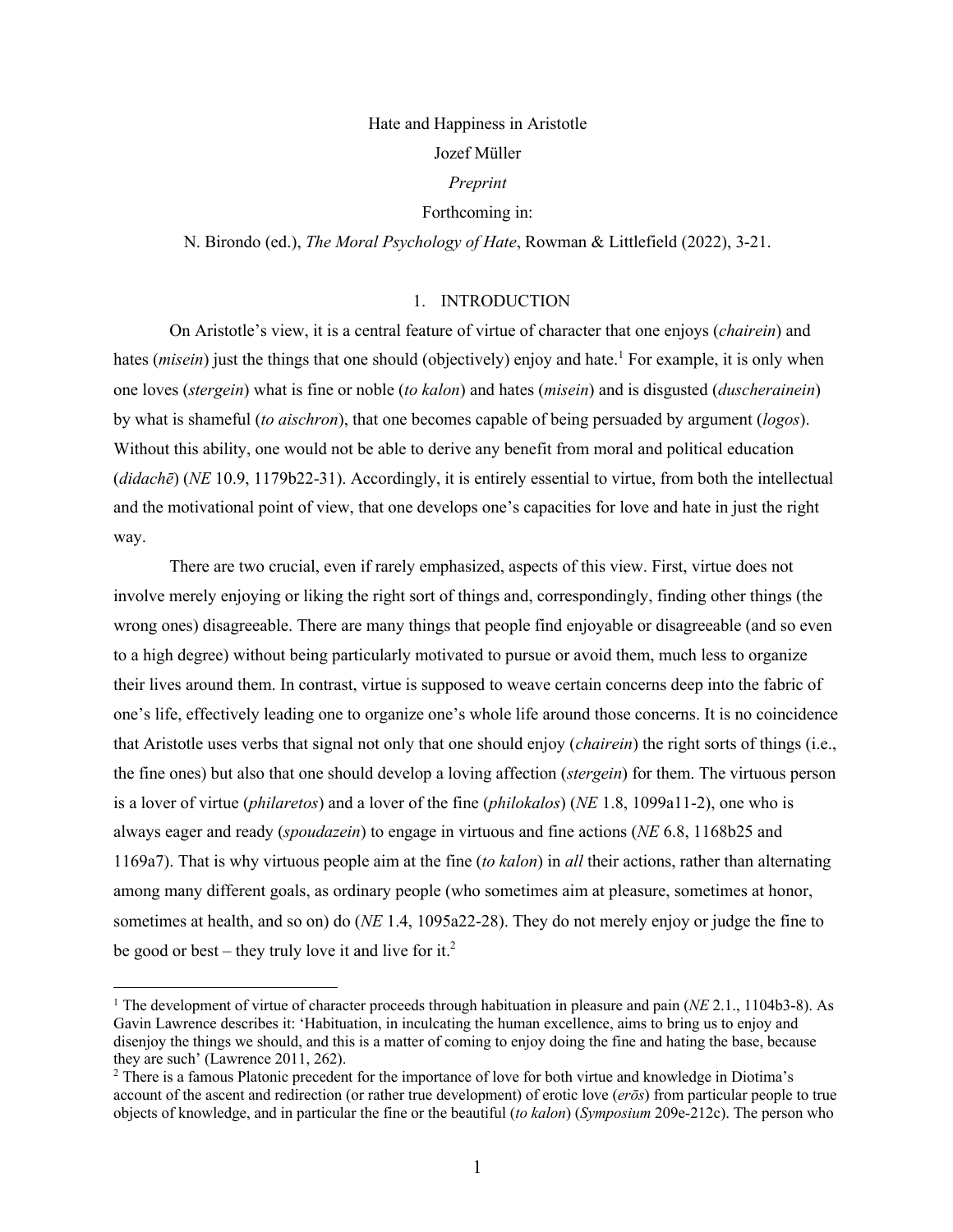Second, of the two forces that mold our relationship to the world, Aristotle sees love rather than hate as the primary motivational drive of a good and virtuous life. Not love, of course, for a particular person (whether erotic or other kind) but love – an affectionate attachment – nevertheless. Aristotle thinks that any reasonable person (and so also a virtuous person) should choose some particular goal for the fine life (*EE* 1.2, 1214b6-14), a goal that one targets (or takes into account) in all of one's actions:

…everyone capable of living according to their own decision should set [for themselves] some goal (*skopos*) for living finely (*kalōs*), whether it be honor or reputation or wealth or education, which they will look to in all their actions since not to have organized one's life in relation to some end (*telos*) is a mark of much foolishness. (*EE* 2.2, 1214b7-10)<sup>3</sup>

There are disputes concerning what Aristotle thinks this goal, which he says everybody agrees to call 'happiness' (*eudaimonia*), is.<sup>4</sup> But it is a common assumption that it is something one desires in a positive way, something one loves and cares about. On Aristotle's view, a good life is one that is organized with reference to this goal and so a life in which one has oriented and committed one's whole being – both intellectually *and* affectionately – to its pursuit.

From this point of view, it is only understandable that scholarly discussions of habituation, varied as they are, have concentrated on the way in which one comes to enjoy or love something, in particular comes to love engaging in virtuous actions (or, at any rate, activities that constitute happiness) for themselves.<sup>5</sup> Insofar as the opposite attitude – that of hate – is concerned, they have simply assumed a parallel process – just as the learner is habituated to love certain things, she is also habituated to hate other things.<sup>6</sup> Despite their parallel development, however, it is love and not hate that takes the place of pride in

comes to know (*gignoskein*) (211c) *to kalon* and so develops 'true virtue' (212a) has, quite literally, reached the real goal of erotic love (210a).

<sup>&</sup>lt;sup>3</sup> Unless noted otherwise, the translations from Greek are mine.

<sup>4</sup> There is no uncontroversial way to summarize the many different interpretations of Aristotle's conception of *eudaimonia*. The main divide is between inclusive interpretations that view *eudaimonia* as a composite end that includes, at the very least, the exercise of practical virtues (of both character and intellect) and exclusive or dominant interpretations that see it as consisting or centering on a single activity of contemplation (*theōria*). For inclusive interpretations, see Irwin 1985, Cooper 1999, or Long 2011. For exclusive interpretations, see Kraut 1989, Kenny 1992, or Richardson Lear 2004.

<sup>&</sup>lt;sup>5</sup> To take but one example, Myles Burnyeat, in what is still probably the most widely recognized account of Aristotle's theory of habituation, concentrates entirely on the role of love (of the fine or noble) and pleasure, which he characterizes as 'a disposition of the feelings comparable in intensity, though not of course in every other respect, to the passion of a man who is crazy about horses' and so on the way one comes to love and, consequently, enjoy things (Burnyeat 1980, 267).

<sup>&</sup>lt;sup>6</sup> This is true even as scholars differ in their interpretations of the role of pleasure and pain in habituation. Whereas some (perhaps most) have maintained that pleasure plays the primary motivational role in habituation to virtuous actions (Burnyeat 1980), others have seen pain as the central factor (Curzer 2002). In the former case, the learner is supposed to (somehow) progress from engaging in virtuous actions for the sake of external rewards (and so external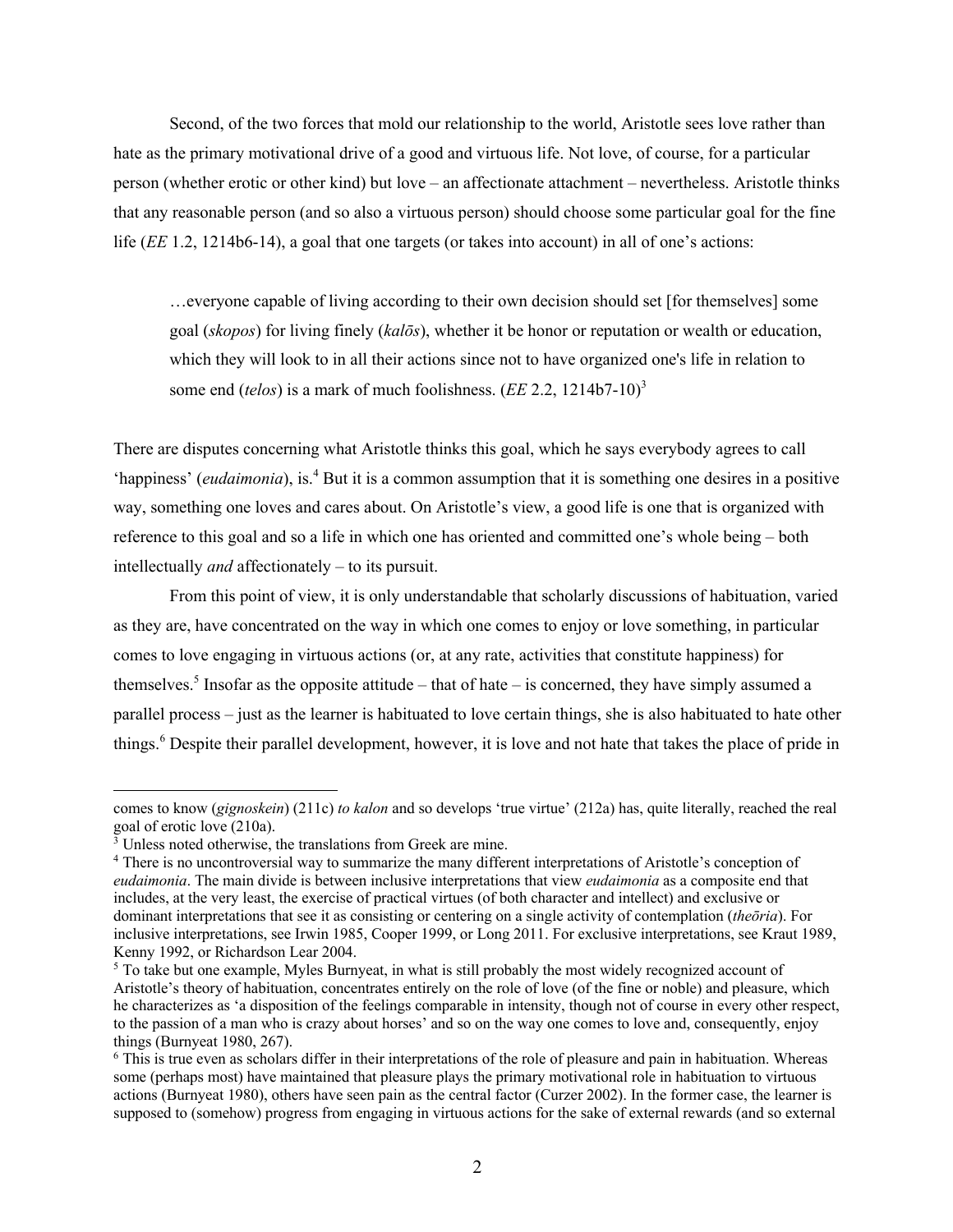the virtuous person's life. Hate seems to be a mere accompaniment of love, motivating not so much what one does but what one avoids doing.<sup>7</sup> But why should that be so? Why privilege love over hate? Why could not hate rather than love be the driving force of one's pursuit of 'living finely'? After all, Aristotle thinks that the virtuous person will hate certain things and rightly so. In his world, there is a place for hate, just as there is a place for love: the virtuous person hates and is disgusted by shameful things. The way Aristotle puts it, one might well think that the virtuous person is not only personally eager and prepared to support virtuous things and engage in virtuous actions, but also eager and ready to prevent shameful ones. It is not only avoidance but also the removal of evils that Aristotle counts among the things that are good and to be pursued (*Rhet.* 1.10, 1366b23-25). And yet, Aristotle never suggests that one should center one's life around actively seeking and removing what one considers evil. In fact, the role of hate is rather subdued in his writings, even as he stresses that as one should love what is fine, one should also hate what is shameful.

But one might well wonder, given Aristotle's claims, why hate should be so subdued. Why could it not play a more significant and active role? In fact, why could a good or virtuous life not be organized around something one hates (rather than loves) and aimed at the eradication of what one considers shameful and evil? Why could not hate, rather than love, be the primary motivational force of one's good life? This is the main question of this paper. It seems to me that the emphasis on the positive ethical character of Aristotle's conception of *eudaimonia* (happiness) and his (in the context of Ancient Greek philosophy, uncharacteristic) acceptance of the positive role of emotions in a good life, might obscure the ways in which he thinks emotions also present an obstacle or even danger to such a life. My target in this paper is thus not the way in which hate can or does have bad or harmful consequences on others but, rather, the way in which hate – should it be allowed to flourish and motivate one's life – would influence one's own well-being and the ability to lead a good life. As I hope to show, there are good reasons why hate does not play a more active role in Aristotle's conception of a good life.

The idea of a life driven by hate is not entirely alien. We are all familiar with fictional characters whose lives are organized precisely in this way. Whether one thinks of Captain Ahab's hate for Moby Dick, Iago's hate for Othello, The Monster's hate for Dr. Frankenstein, Edmond Dantès' hate for Fernand Mondego, or Khan's hate for Captain Kirk, fiction is replete with examples of lives driven by hate. And it need not be a hate for a particular person: Tybalt's hate was aimed at all those associated with the

pleasures) to finding the actions pleasant as such. In the latter case, the learner is guided by pain and punishment (and ensuing feelings of fear) to steer away from vicious actions and in that way come to realize the value of actions that are virtuous. On both views, however, the virtuous person develops love for the right sorts of things by the same process as she develops hate for the right sorts of things.

<sup>7</sup> Aristotle often speaks of avoidance (*eulabeia*) or fleeing away (*pheugein*) from what is disgraceful or shameful (e.g., 1121b23-4; 1127b5) or from wickedness and evil (e.g., 1166b27).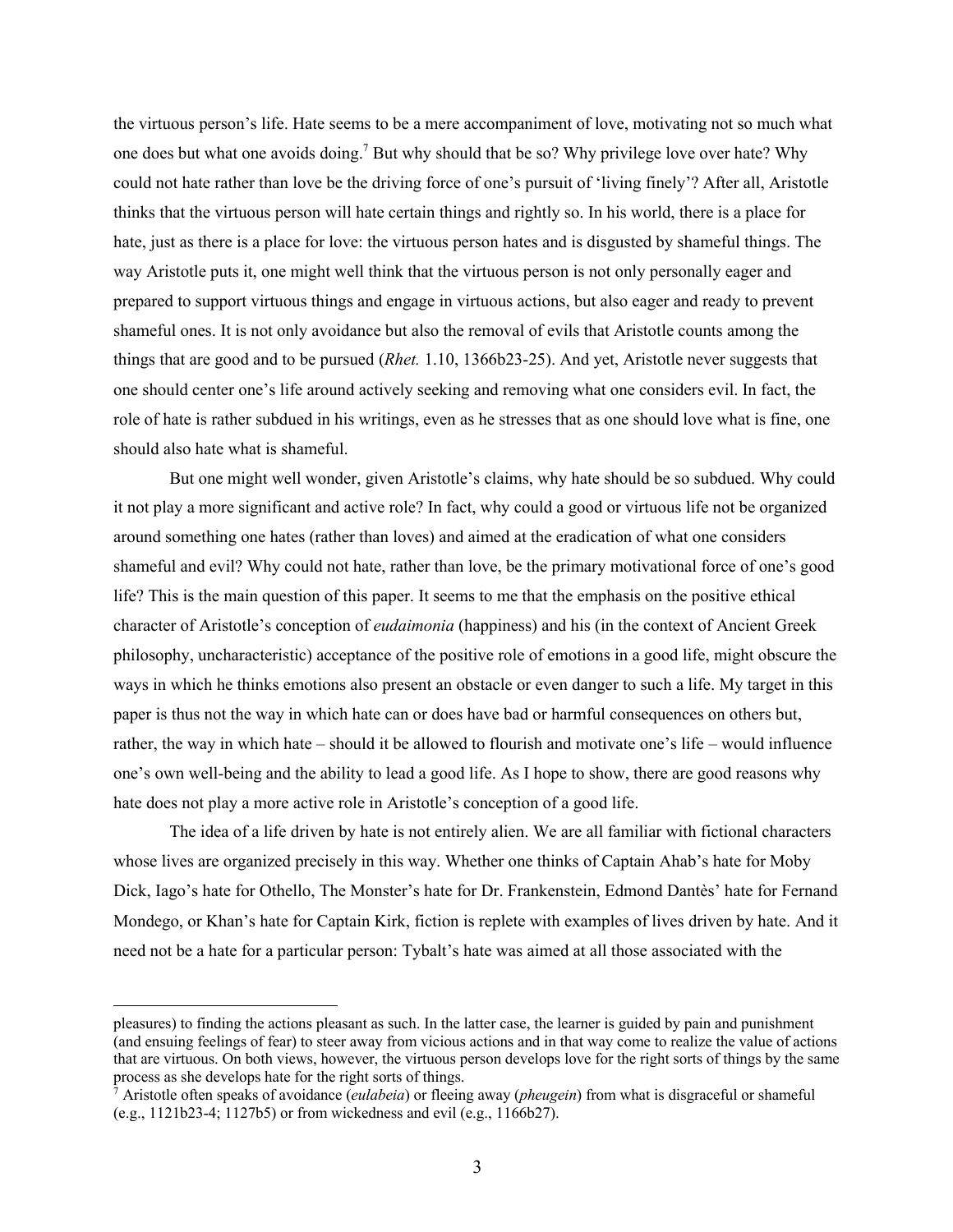Montagues, while Voldemort's hate for those of not pure blood aimed at eradication of not just them but of all that they created and stood for. But although the idea might not be alien, it is unpalatable. We generally do not regard hate as the kind of emotion that we should embrace. There is a very strong tendency to see hate in a negative way, if for no other reason than because of its association with groups that advocate hostility or even direct violence towards members of various social groups, whether based on religion, gender, ethnicity, race, sexual orientation, and so on (i.e., hate groups). Hence even if hate is not to be eschewed altogether, it is treated at best as a necessary accompaniment of love insofar as one is expected to hate things that directly threaten or actively harm those things or people that one loves.

And yet, even among the fictional characters mentioned above, there are some whose hate seems justified and whose character is not evil (Edmond Dantès), or whose moral status is unclear or subject to debate (Captain Ahab or Frankenstein's Monster). Accordingly, in imagining a life driven mainly by hate and organized around its object, I will not presuppose that hate is always unjustified or that its goal is morally wrong. In fact, I will be primarily interested in the virtuous agent who presumably hates the right things. The question can be posed, then, in the following way. If Aristotle thinks that in order to live a good life people should set for themselves some goal around which they organize their lives, why could that goal not be something to which one is driven by hate? For example, why could it not be a life which is focused on disabling, destroying or otherwise removing from life something one considers (and passionately so) evil rather than a life in which one's focus is to promote and engage in something one loves? Or, in Aristotle's words, why could it not be a life in which one aims to destroy the shameful rather than to promote the fine? On the face of it, such a life seems a decent candidate for a good life. For example, it could be a life in which one would exercise virtues, such temperance, courage, and justice. It could also be a life which could offer a rather concrete goal and prospect of success (the eradication of whatever one deems evil). Why, then, should we avoid achieving *eudaimonia* in this hate-propelled way?

The case of hate I have in mind needs to be distinguished from cases in which 'hate' signifies merely an expression of dissatisfaction over the state of something one likes. For example, Fred Rogers famously hated the television programs of his day so much that he exerted great effort to change them, creating *Mister Rogers' Neighborhood* to offer children a worthwhile alternative. Although it was hate and anger at television and what it was doing to children that initially propelled him to take action, Fred Rogers' life was not one centered on something he hated. He did not hate television and did not try to erase it from existence. Rather, he hated the way its true potential was squandered and made harmful instead of beneficial to children. The idea I have in mind is more akin to that of senator Joseph McCarthy whose political life centered and aimed at the eradication of communists and homosexuals from the public sphere. However, my primary concern will be the virtuous person who, unlike McCarthy, would presumably not aim at eradication of particular people (or even particular kinds of people) but, rather, at

4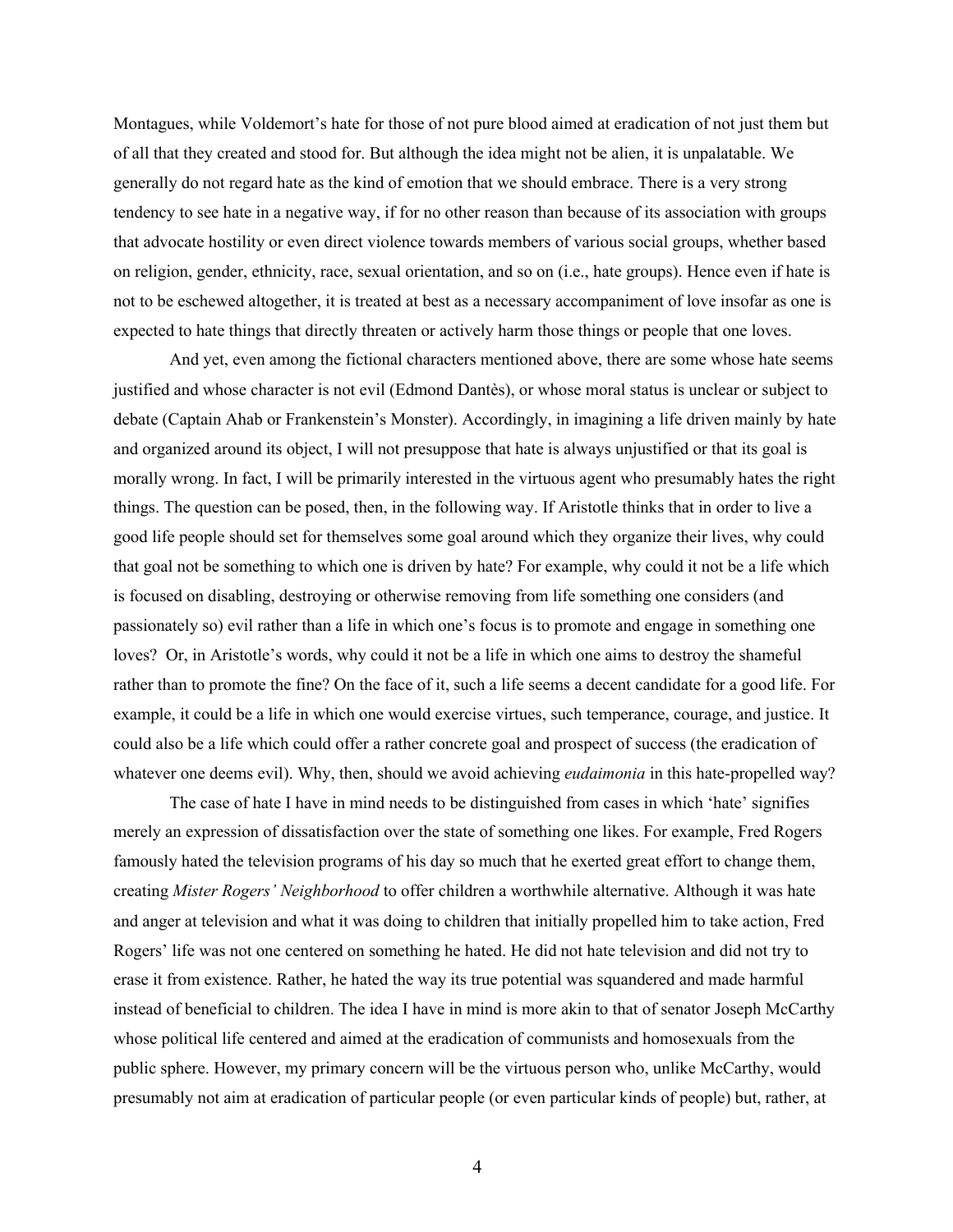eradication of the various ways in which what she considers evil or shameful expresses itself – whether it be actions, customs, or institutions.

The plan of the paper is simple. In the next section, I will look at Aristotle's account of hate in the *Rhetoric* and, with some help from Plato, try to reconstruct the way in which hate develops not as a mere (necessary) accompaniment of love (i.e., as a derivative negative attitude towards things that would harm what one has come to love) but in its own right. In section III, I will apply the results of this inquiry to the questions raised in the introduction. As I will argue, there are at least two reasons that disqualify hate from being the primary motivational drive of a good life, as Aristotle conceives of it. First, hate cannot maintain and can even undermine the right relationship between the rational and the non-rational part of the soul. Second, hate does not support acquisition of knowledge and in fact essentially involves or presupposes ignorance. In sum, although it might indeed be possible to organize one's life around something one hates, such life cannot be a good life.

II

Aristotle classifies hate as a feeling or emotion (*pathos*) (e.g., *NE* 2.5, 1105b21-23). Accordingly, his most extensive description of hate occurs in the discussion of emotions in *Rhetoric* Book 2. Since emotions exercise powerful influence over people's judgments, they are of particular importance for an orator and Aristotle aims to provide the means that would enable an orator to command them in his or her audience. The possible limitations of this context for Aristotle's discussion of emotions have been extensively discussed in the scholarship. The debates have centered on two related controversies: (a) the extent to which Aristotle's discussion of emotions in the *Rhetoric* reflects his own theoretical (or scientific) views about their nature; and (b) the presence (or lack thereof) of a systematic, unified treatment or theory of emotions in the *Rhetoric*. <sup>8</sup> Fortunately, as our focus is on hate in particular and especially on the ways it differs from love relative to the issue raised in the previous section, we can set (b) aside. Insofar as (a) is concerned, the worry might be that if Aristotle's discussion of emotions amounts to 'a preliminary, purely dialectical investigation that clarifies [some of] the phenomena in question<sup>'9</sup>, it might not allow us to draw any firm conclusions about hate and its role in a good life. However, the debates concerning (a), focused as they are on scientific account of the nature of emotions, involve questions such as whether Aristotle thinks that emotions are or merely involve desires (and of what kind), whether they involve cognitive states (and of what kind), and so on. Our question, however, is about the way in which hate, should it become one's primary motivational force, could or would influence

<sup>8</sup> For a brief overview of the controversy, see Dow 2015, 145-155. For a comprehensive discussion of Aristotle's treatment of emotions in the *Rhetoric*, see Rapp 2002 (vol. 2), 543-583.

<sup>&</sup>lt;sup>9</sup> Cooper 1996, 239.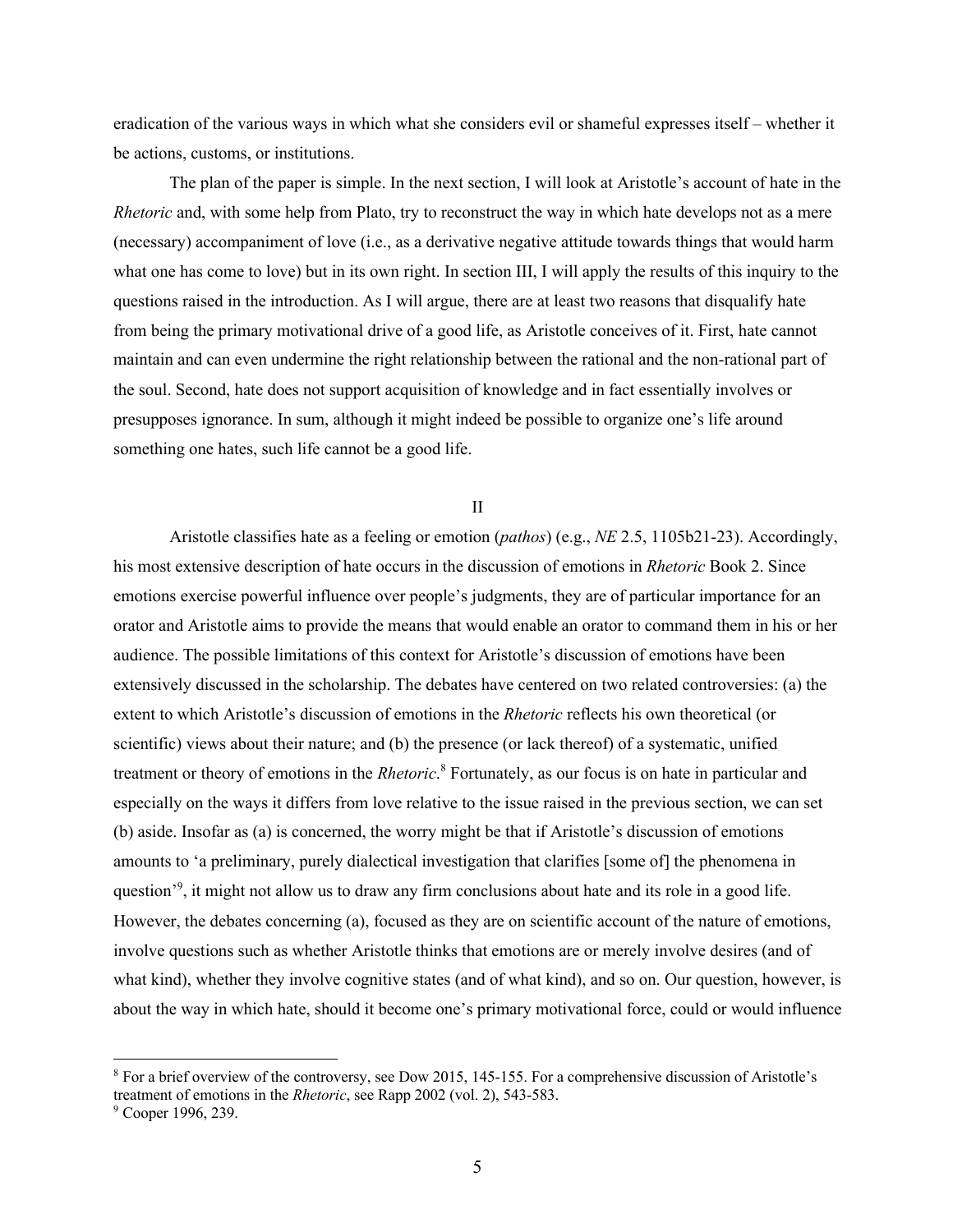one's ability to lead a good life. From this point of view, it is precisely the *phenomena* of hate (i.e., the various ways in which it is experienced in life) that are of interest rather than the scientific account of its precise psychological nature.<sup>10</sup>

In the *Rhetoric*, Aristotle distinguishes three different ways in which a speech (*logos*) can affect persuasion: it can make the speaker's character appear good and trustworthy; it can stir emotions in the audience in such a way that they become favorably disposed to the speaker's cause; and it can persuade through argument by showing how something is or is not the case (*Rhet.* 1.2, 1356a1-4). It is in the second of these three ways that hate plays a prominent role since 'we do not pass the same judgments when distressed or pleased, or when loving or hating' (*Rhet.* 1.2, 1356a14-16). From this point of view, it is perhaps surprising that Aristotle does not spend more time on hate – it is by far the most briefly discussed emotion and, along with his discussion of *philia* (love or friendly feeling) in the *Rhetoric*, presents special difficulties for those trying to fit them into the larger framework of his discussion.11 Fortunately, for our purposes, we can set these worries aside and go directly to the passage in which he discusses hate:

> Concerning enmity (*ekhthra*) and hating (*misein*), it is clear that they are to be studied (*theorein*) from their opposites. Enmity may be produced by anger (*orgē*), spite (*epēreasmos*), or slander (*diabolē*). But whereas anger arises from things [done] against oneself, enmity also arises without things [done] against oneself since if we take someone to be a certain kind of person, we hate them. And anger is also always concerned with individuals, such as Callias or Socrates, but hate (*misos*) is also directed towards kinds (*pros ta genē*) – everyone hates a thief (*kleptēs*) or an informer (*sukophantēs*). Anger is also curable by time, but hate is incurable. Anger also seeks to inflict pain [to its object], whereas hate seeks harm or evil (*kakon*). An angry person wishes to perceive [their revenge] but for someone who hates this makes no difference.<sup>12</sup> Painful things are all perceptible, but the greatest evils, injustice (*adikia*) and folly (*aphrosunē*), are the least perceptible since the presence of vice (*kakia*) does not cause pain. And anger involves pain but hate does not. An angry person is pained, but one who hates is not. An angry person may also feel pity if many things happen [to those at who they are angry], but one who hates never does. For an angry person wishes that those

 $10$  Aristotle makes a similar move in relation to the division of the soul into the rational and the non-rational part with which he operates in both *NE* (1.13, 1102a28) and *EE* (2.1, 1220a8-11). As he tells us, it is a functional division which captures a distinction that is relevant for ethical and political purposes. In both works, he sets the precise scientific account of this distinction aside.

 $11$  For an overview of the interpretative problems, see Cooper 1996, 243-4.

<sup>&</sup>lt;sup>12</sup> An alternative translation goes as follows: An angry person wishes [that their revenge] is perceived [by those at whom the anger is directed] but for someone who hates this makes no difference.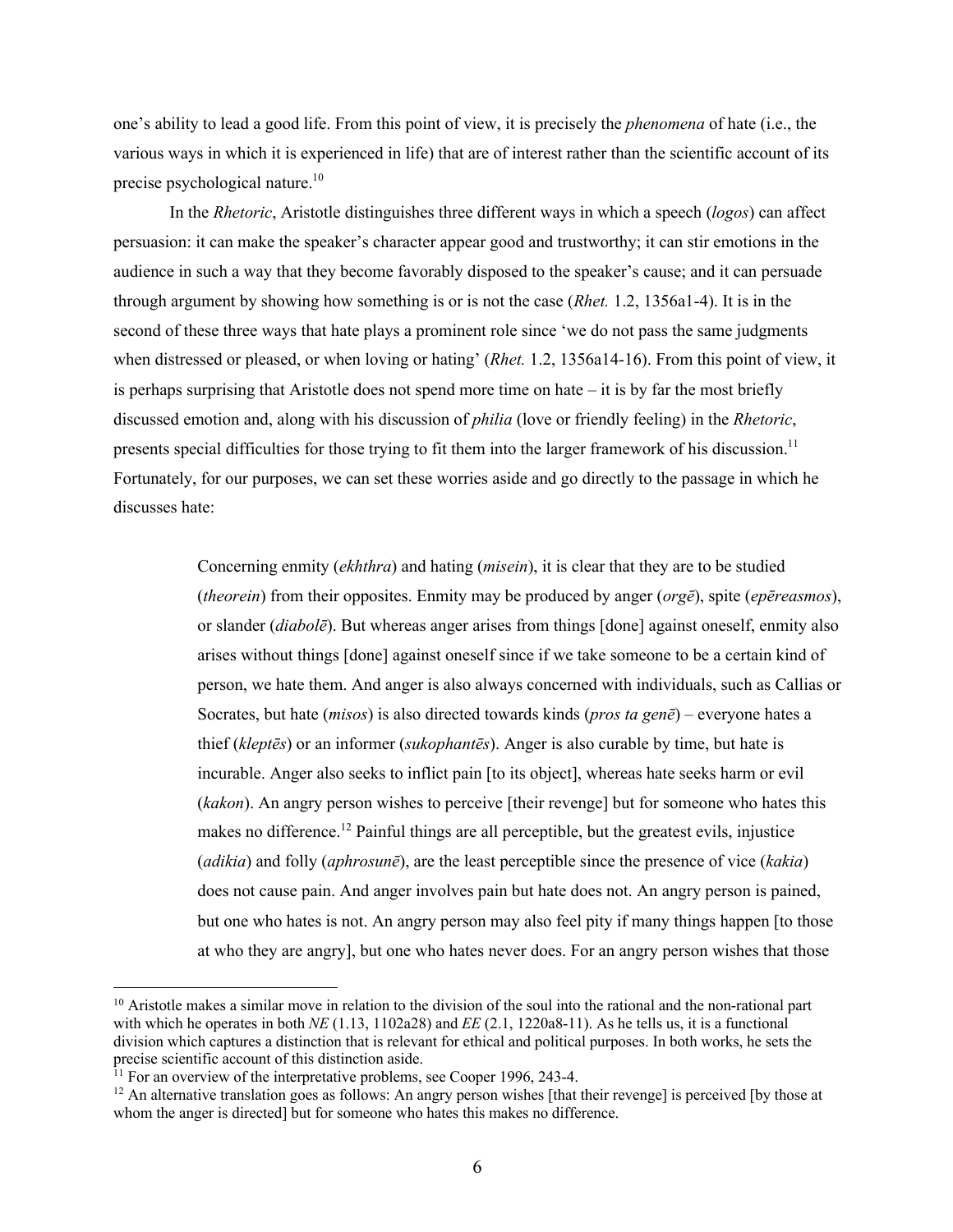they are angry at to suffer (*antipathein*), but one who hates [wishes] that they do not exist (*mē einai*). (*Rhet.* 2.4, 1382a1-14)

There are two preliminary questions that need to be dealt with before tackling the content of the passage. First, in the opening line Aristotle mentions not only hate but also enmity. Although the passage treats the two terms as equivalent, one might reasonably wonder whether there is an important distinction at play. Here, David Konstan's admirable analysis provides an answer: 'Aristotle seems clearly to treat *ekhthia* as the counterpart to *philia* just as *to misein* or hating answers to *to philein*. Hating is the simple emotion, whereas enmity represents the state of affairs that obtains when people regard each other with mutual hatred' (Konstan 2006, 194). For our purposes, then, we can treat the notions as synonymous unless something Aristotle says clearly applies only to the case of mutual hate relationship (i.e., enmity).

Second, why does Aristotle not follow his own advice to study hate by contrasting it with what he regards as its opposite, namely love? Instead, as is obvious, he proceeds to contrast it with anger which he describes not as the opposite of hate but something that can give rise to it. It is difficult to explain, at least in any reliable way, why Aristotle does not do something. There is little question that, in the ancient rhetorical context, anger is one of the most important emotions and so for a number of reasons. To begin with, it is easy to provoke it in an audience. For Aristotle, anger is a basic emotional reaction<sup>13</sup> induced whenever something appears in some way threatening or diminishing something one cares about, including, of course, oneself. As he notes, in order to make a person angry at someone, all one needs to do is to show (or make it look as if) that that someone in some way (whether directly or indirectly) obstructs or hinders one from achieving something one wants or that she or he merely does not assist one in achieving it (*Rhet.* 2.2, 1379a12-23). In fact, the bar can be set even lower since anger can be induced by a mere suggestion that someone dislikes or speaks badly about something one cares about (*Rhet.* 2.2, 1379a30-b2). As Aristotle further notes, anger is a quick and intense emotion that does not need to be developed and established over a lengthy period of time (*NE* 7.6, 1149a24-b3). This makes it particularly suitable for rhetorical contexts in which time and timing is of the essence. Finally, unlike many other emotions, anger does not require any pre-existing emotional connection – positive or negative – to the person or people at which it becomes directed, even if such connection might be especially conducive to it.

As we shall see, there is a close but complex relationship between hate and anger which might lead one to confuse them (or their expressions). An orator who wants to persuade her audience about something by appealing to negative emotions would do well to be aware of the relevant differences. For

<sup>&</sup>lt;sup>13</sup> It is famously available even to people who do not have more complex or nuanced emotions (such as psychopaths) or do not have them yet (i.e., children). For psychopathy, see Blair, Mitchell and Blair 2005, 47-66.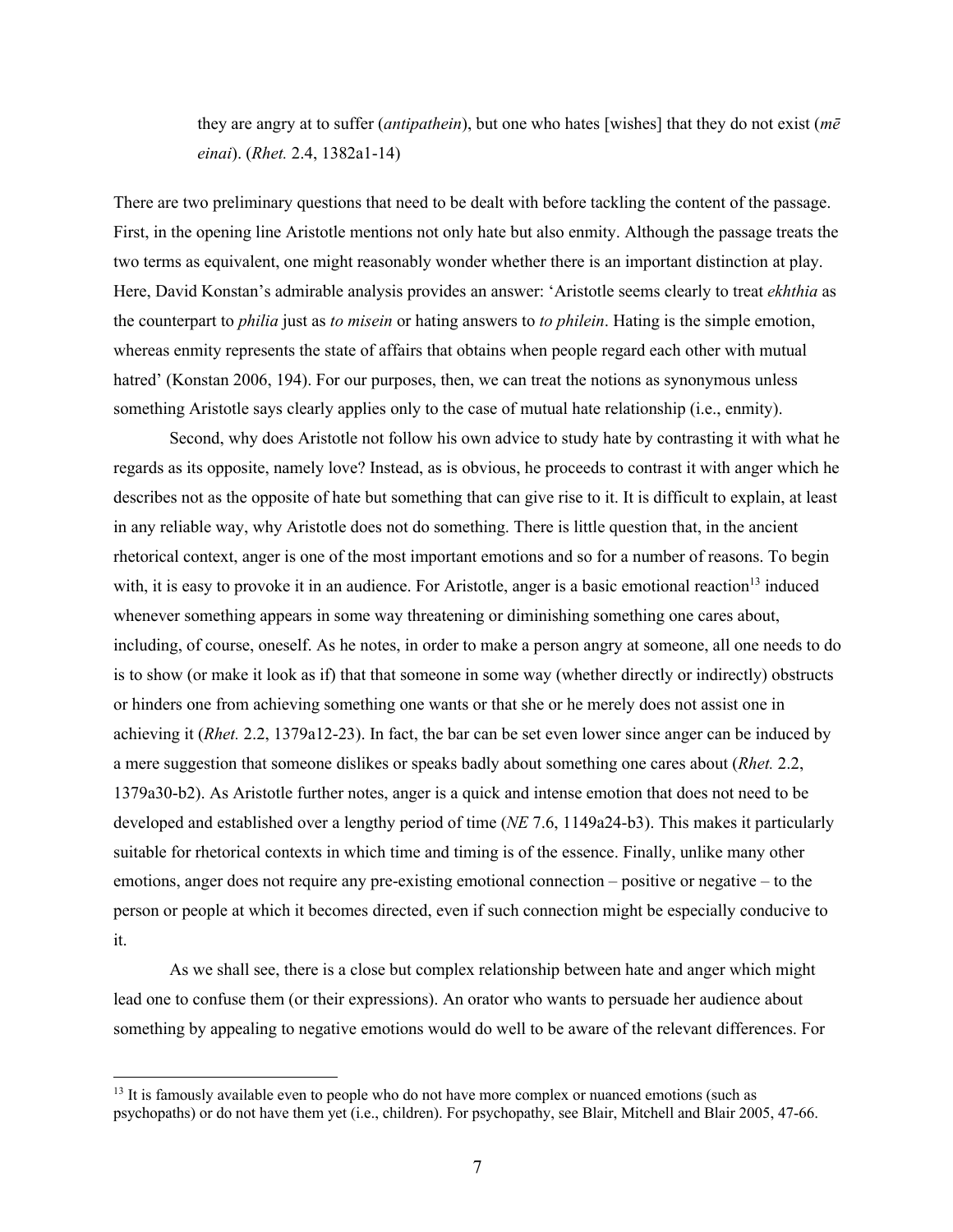example, one might try to persuade the Athenian assembly about taking a punitive but merely preventive action against Sparta (i.e., one that would not result and perhaps even prevent any further escalation). A person who is angry at Sparta might agree with the measure (regarding it as justified) but a person who hates could very well react differently. For example, they might think that the measure needs to be more severe since they do not really care about deterring Sparta from engaging in further hostilities, but they do care about harming it. It might then be that the contrast between hate and love is more useful for scientific purposes, whereas the one with anger applies more directly to the rhetorical context. As Aristotle says, his advice or recommendation to contrast love with hate applies to those who wish to study hate theoretically (*theorein*) rather than, we might conjecture, those who wish to know about hate for the purposes of manipulating the emotion in order to effect persuasion.

These issues having been set aside, it is time to tackle the passage. Aristotle lists several features of hate and it will be useful to list them:

- 1. Enmity may be produced by anger, spite, or slander.
- 2. As opposed to anger, hate is directed not only towards individuals but also towards kinds of people – if we take someone to be a certain kind of person, we hate them.
- 3. As opposed to anger, hate is incurable by time.
- 4. As opposed to anger, which seeks to inflict pain, hate seeks to inflict harm or evil.
- 5. An angry person cares about perceiving the revenge and pain she inflicts, but one who hates does not care if she perceives the harm being inflicted.
- 6. An angry person is pained, but one who hates is not pained.
- 7. An angry person wishes that those they are angry at to suffer, but one who hates wishes that they do not exist.
- 8. An angry person can feel pity, but one who hates never does.

We can start by noting the tension between  $(1)$  and  $(2)$ . In  $(1)$  we learn that hate does (or at least can) originate in anger.14 Anger, as Aristotle portrays it in the *Rhetoric*, arises out of some action or speech of those that one thinks should treat one well but that one instead perceives as showing contempt (*Rhet.* 2.2, 1378a31-3). It is thus, as confirmed in (2), directed at particular people, namely those that one took to have shown the contempt. If hate, then, arises out of anger, it would be rather natural to take it to arise in relation to those who made one angry. In (2), however, we learn that all it takes to come to hate

<sup>14</sup> Since spite and slander are, along with wanton aggression, among the causes of anger (*Rhet.* 2.2, 1378b14), I do not treat them separately here.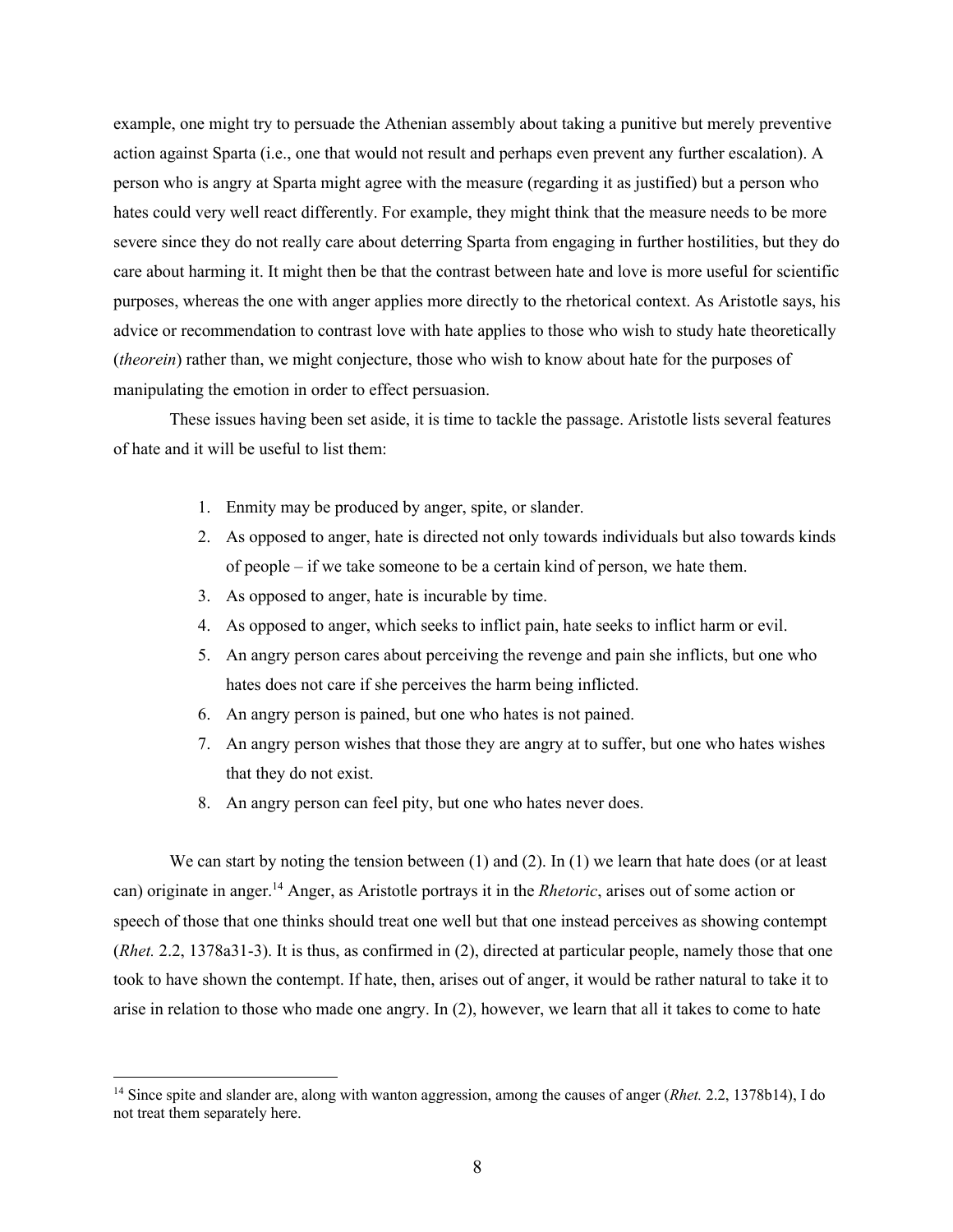someone is that one takes them to be of a certain sort, for example to be thieves, independently of whether or not, in relation to those particular people, we were at any point angry.

Although (1) and (2) are in tension, they are not necessarily contradictory. In particular, one might think that hate need not always arise from anger. For the moment, however, it will be useful to explore the way it might arise from it. When Aristotle outlines reasons for political change in tyrannies in the *Politics*, he tells us that people always hate tyrants (*Pol.* 5.10, 1312b20). He then goes on to contrast hate with anger insofar as angry people are more prone to (immediate) action than those who hate because, unlike hate, anger makes no use of reasoning (*logismos*). The reason is that anger involves pain which makes reasoning difficult, whereas hate does not (*Pol.* 5.10, 1312b32-33). Although this passage in the *Politics* largely echoes *Rhet.* 2.4 1382a1-14 translated above, it also gives us an example of an (inevitable) object of hate, namely, tyrants. In this connection, we learn two interesting details. First, anger *excludes* fear. As Aristotle says, 'it is impossible to be both angry and afraid' (*Rhet.* 2.3, 1380a32). Second, hate involves or presupposes fear (*Pol.* 5.11, 1315b7-8). And, as we (luckily) learn in the pseudo-Aristotelian *Oeconomica*, people hate *and* fear tyrants – hate because they treat them wrong and with injustice (*Oecon.* 3.1) and fear because (presumably) they exercise (unlimited) control over their lives.

These passages suggest that anger can transform into hatred in cases in which one is not in a position to act on one's anger, that is, in cases in which one fears those who gave one the cause to be angry. Aristotle also gives us a clue as to why this might mean that one comes to hate not only the particular person that caused one the offence but anybody who falls under some relevant general description (what this is I will explain as I go on). As he tells us in the *Rhetoric*, anger can be partially or temporarily alleviated by being acted on in relation to someone else than the person one is angry with (*Rhet.* 2.3, 1380b5-10). Hence, if one cannot act on one's anger towards the person who caused it, and so relieve one's anger in the usual way (*NE* 4.5, 1126a20-3), one might find temporary relief by acting that way towards someone else who is, in some relevant respect, like the original offender. Presumably, the range of what counts as being 'like' here is very broad and would largely depend on the way one has (subjectively) perceived the offense. Still, in general, if hate is (at least in some cases) transformed anger, this could explain why it can give rise to repeated bouts of angry actions towards people who themselves might not have given one any particular cause for being angry but might have some, however vague or (objectively) random, commonality with the original offender. It is also of no small importance that one's actions towards those other people presuppose that one does not fear them or that one does not fear them to the extent that one would shrink from the desired (vengeful) action. Hence hate's tendency to motivate angry or harmful actions in relation to people who are (ostensibly) weaker (less powerful, more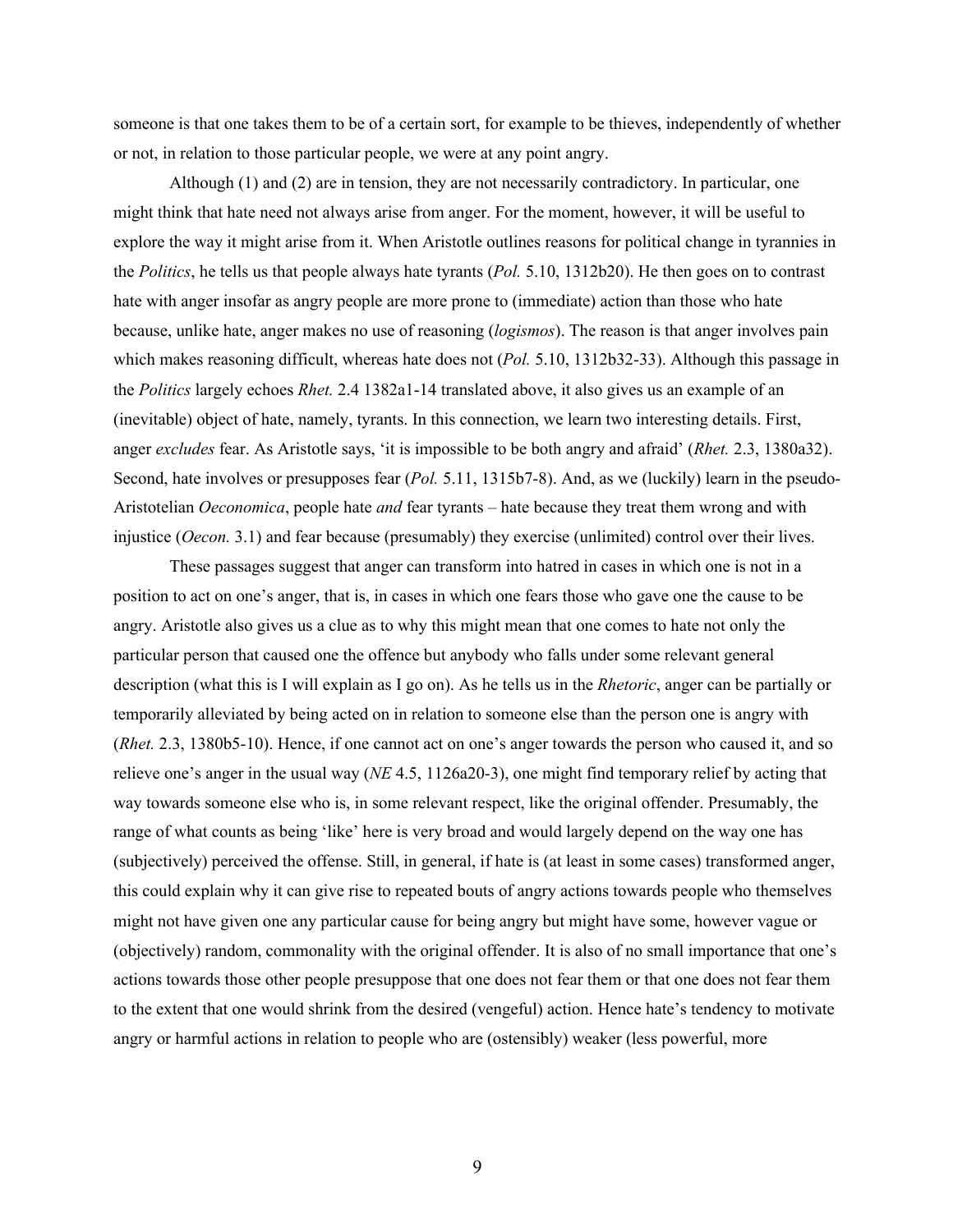vulnerable, and so on). We thus have not only the possibility of anger transforming into hate but also the possibility of hate giving rise to outbursts of anger (or angry actions).<sup>15</sup>

Although the connection between anger and hate seems plausible, it is not this connection *per se*  that I am interested in. Rather, it is the following two observations. First, although hate might involve (or appear to involve) a rational judgment or attitude (as Aristotle says, it is without pain and capable of using reasoning), it nevertheless involves a (non-rational) and painful affection of spirit (*thumos*),<sup>16</sup> whether in its origin (e.g., anger) or as its element or accompaniment (e.g., fear). Second, although hate's origins might be traced to a particular (negative) experience, it tends to involve generalization that transfers the negative attitude from a particular person or experience to a kind of people or things.

I start with the first point. As Aristotle tells us (point 7), hate involves a rational desire – a wish – of a particular kind, namely one that aims for its object to cease to exist (rather than merely to suffer). Why should hate involve this particular kind of wish? Although Aristotle highlights anger as a (possible) origin of hate, it is presumably not just any anger but a frustrated (or failed) one. On Aristotle's view, anger is due to spirit (*thumos*) rather than appetite (*epithumia*). A painful experience related to appetite (which is, in general, a desire for bodily pleasure) leads to avoidance of the source of the pain. If we find some food or activity painful, we avoid it. Spirit, on the other hand, tends to react with action. It aims to remove or otherwise neutralize the source of a perceived threat or harm whether to oneself or to others one cares about. Consequently, it calls for action as long as the threat or harm is perceived to exist. This is important because in the case of anger that leads to hate, the agent could *not* act in the way in which her spirit (in becoming angry) urged her to act. Hence, the perceived threat or harm was not (and could not be) removed. From the point of view of spirit, this is not a situation in relation to which one can simply move on (as one often can in the case of appetite since its particular desires, such as for something sweet, tend to be fleeting). If it is the task of spirit to preserve the sense of one's own safety, integrity and selfesteem, then any situation that results from a failure in or inability to carry out that task, continues to call for remedy.

It is here that the second observation becomes relevant since it is not just any kind of generalization that characterizes hate. Rather, it is a matter of forming the view that the source or cause of one's harm or hurt is of no or even negative value – it is something that one believes should *not* continue to exist. The transformation of anger into hate is a peculiar way in which one deals with the consequences

<sup>&</sup>lt;sup>15</sup> It is in this respect that anger and hate might be easily confused. They can both give rise to angry (vengeful) actions even as the motivational state behind them can be different.

<sup>16</sup> Spirit is one of two non-rational kinds of desire that Aristotle recognizes, the other being appetite (*epithumia*). Whereas appetite is primarily concerned with bodily pleasures and pains (esp. those related to food, drink, and sex), spirit concerns matters that are broadly related to (one's) safety and well-being, self-esteem, and self-respect. For an overview, see Pearson 2012, 111-139.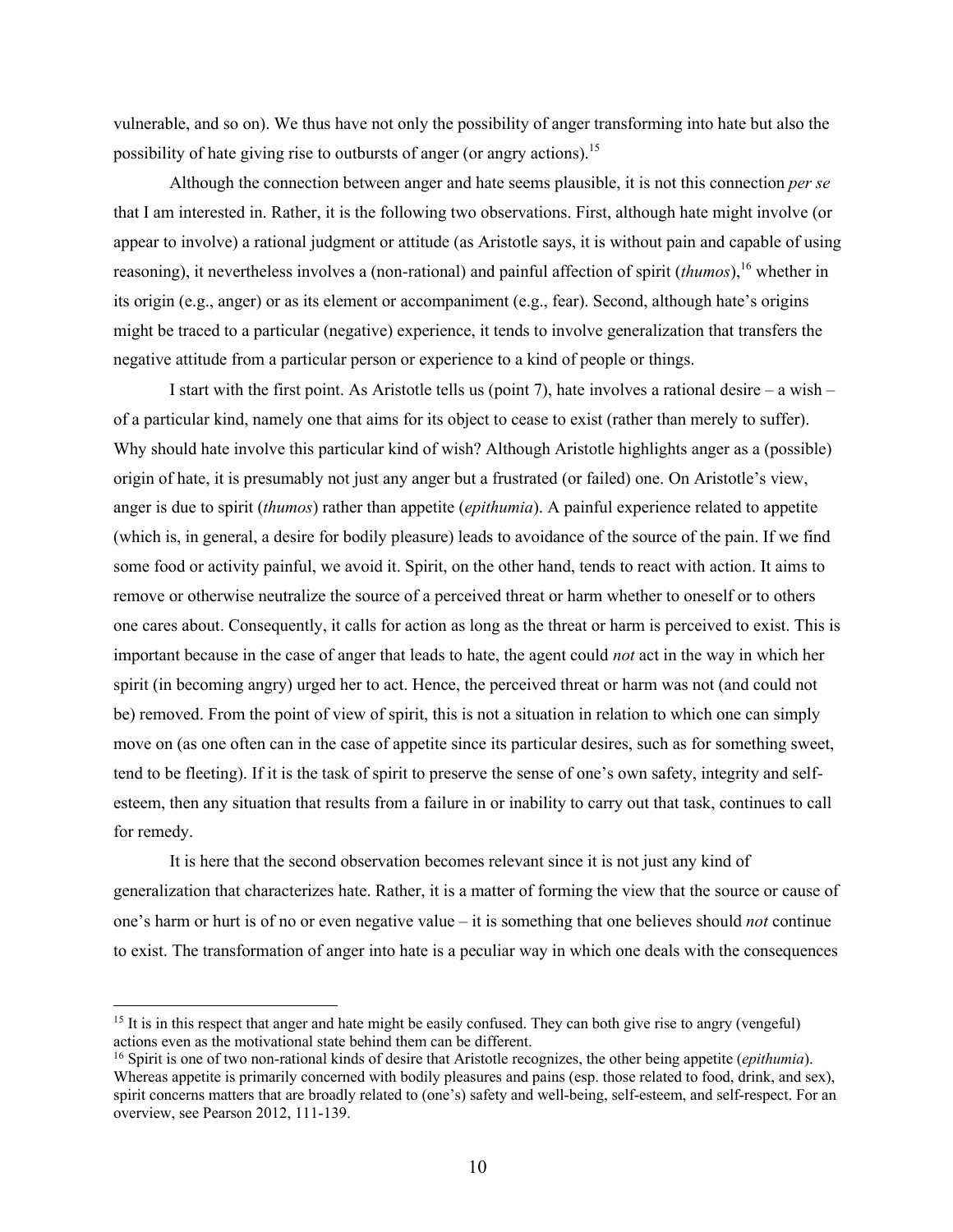of a frustrated spirited affection or desire. It involves negating the significance of one's failure or inability to act by *devaluing* the source or origin of the perceived harm or offense. If one becomes angry at people because, for example, one expects more or differently from them, in forming hate towards them one gives up on any such expectations – the (contemptible) way they acted becomes precisely the (only) way one could expect them to act. The generalization provides one with a ready-made explanation of the action and its consequences – they acted as they did because acting in that way belongs to (or is in) their bad nature (rather than, for example, because of mistake, ignorance, frustration, despair, and so on). It is this bad or negative feature of the world (one that should not exist) that is responsible for the harm one has incurred or continues incurring. The task then (dictated by hate rather than anger) becomes not to exact vengeance on the particular person that gave one the cause to be angry but, rather, to remove the negative feature, whatever and wherever it is, from the world. Even if one cannot act in relation to the original experience or event, one can still do so in relation to all other such things. If anger still leaves space for (and often in fact arises because of) an attachment to those that one is angry at (*Rhet.* 2.2, 1379b2ff), hate makes any such attachment irrational by rendering its objects worthless (or only worthy of destruction). Hate arises by turning one's own failure into the failure of the world.

This elaboration of Aristotle's remarks finds strong supporting evidence in Plato's description of the rise of *misologia* (hate of arguments) and misanthropy in the *Phaedo*. In the case of misanthropy, Plato emphasizes that it is not simply a matter of forming, after experiencing repeated disappointment, an unfavorable view of people. Rather, it is a failure (a lack of knowledge) on the part of the agent that both prepares the ground for the disappointment (for example, by causing the agent to have unrealistic expectations) and later leads to concluding that the fault must lie with people as such rather than with the agent herself:

Misanthropy comes when a man without knowledge or skill has placed great trust in someone and believes him to be altogether truthful, sound and trustworthy; then, a short time afterwards he finds him to be wicked and unreliable, and then this happens in another case; when one has frequently had that experience, especially with those whom one believed to be one's closest friends, then, in the end, after many such blows, one comes to hate all men and to believe that no one is sound in any way at all. (*Phaed.* 89d-e)<sup>17</sup>

<sup>&</sup>lt;sup>17</sup> The translations of the passage from the *Republic* are those of C. D. C. Reeve in Reeve 2004.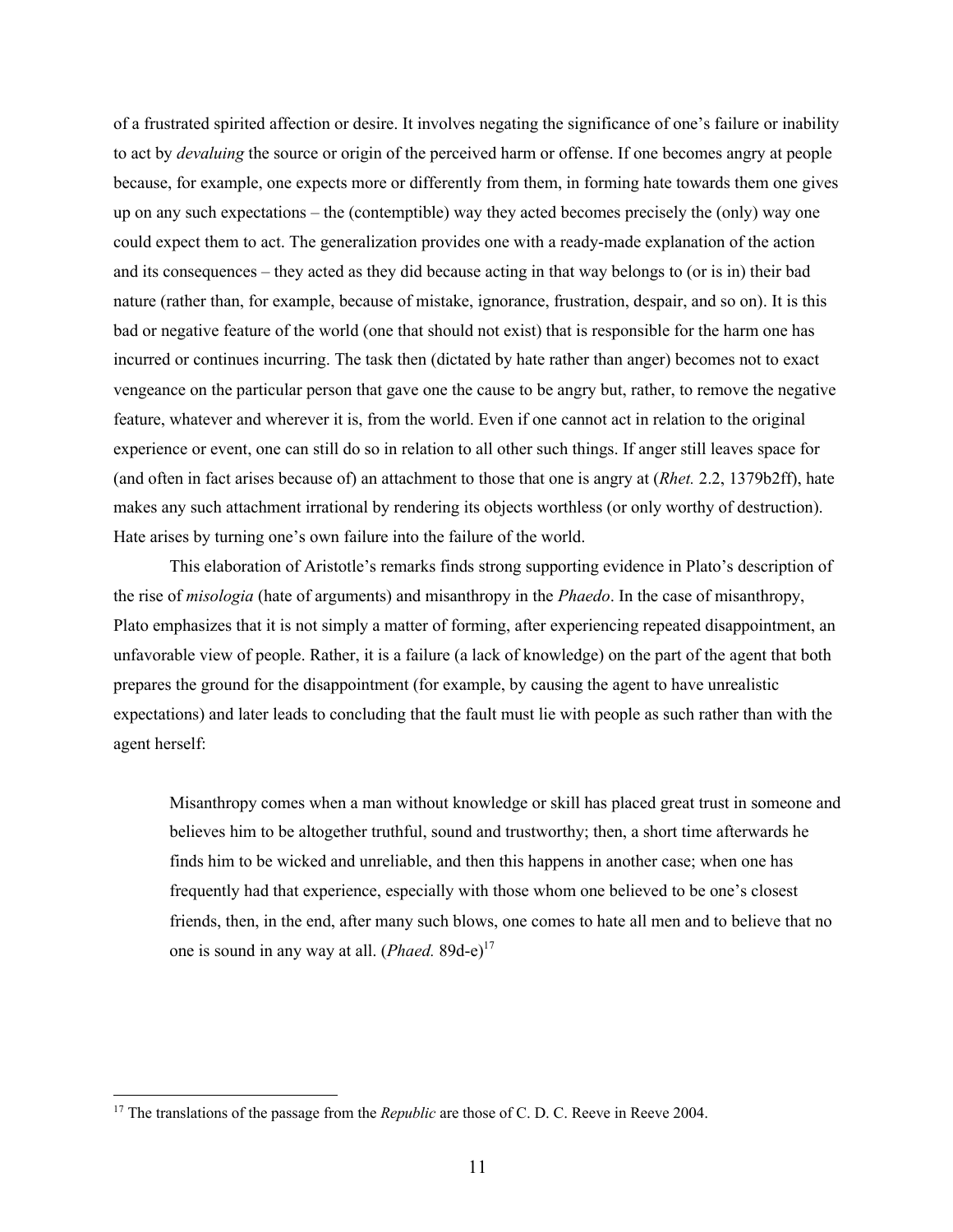Similarly, *misologia* arises when someone who lacks knowledge or skill in arguments experiences repeated disappointment or frustration in dealing with them and so, as a result, shifts the blame from oneself to the nature of arguments as such:

….it is as when one who lacks skill in arguments puts his trust in an argument as being true, then shortly afterwards believes it to be false—as sometimes it is and sometimes it is not—and so with another argument and then another. You know how those in particular who spend their time studying contradiction in the end believe themselves to have become very wise and that they alone have understood that there is no soundness or reliability in any object or in any argument, but that all that exists simply fluctuates up and down as if it were in the Euripus and does not remain in the same place for any time at all.

What you say, I said, is certainly true.

It would be pitiable, Phaedo, he said, when there is a true and reliable argument and one that can be understood, if a man who has dealt with such arguments as appear at one time true, at another time untrue, should not blame himself or his own lack of skill but, because of his distress, in the end gladly shift the blame away from himself to the arguments, and spend the rest of his life hating and reviling reasonable discussion and so be deprived of truth and knowledge of reality. (*Phaed.* 89d-90d).

These passages show that the process of generalization involved in the formation of hate is targeting precisely the feature in relation to which the agent was lacking and suffered loss. By forming a negative (hateful) view or relation to things that exhibit that feature (people, arguments, etc.), the agent not only devalues those things (wishing them not to exist) but also (at least seemingly) negates the significance of his or her own lack or loss. If there is no soundness and reliability found in either arguments or people, then it is not only the case that one's lack of success in dealing with them is not unsurprising and not one's fault but also that one's lack (or ignorance) that those failures revealed is not really a lack (or ignorance). There is, after all, nothing there (no knowledge) worth having.

The generalization involved in the formation of hate thus brings about a particular cognitive closure – once something is characterized by the bad or negative (i.e., hated) feature, it automatically becomes not only an object of one's hate but also something that is, in general, not worth knowing anything further about. For example, if one truly *hates* liars and discovers that someone is a liar, one could quickly conclude that that is all one needs (and wants) to know about that person. Their being a liar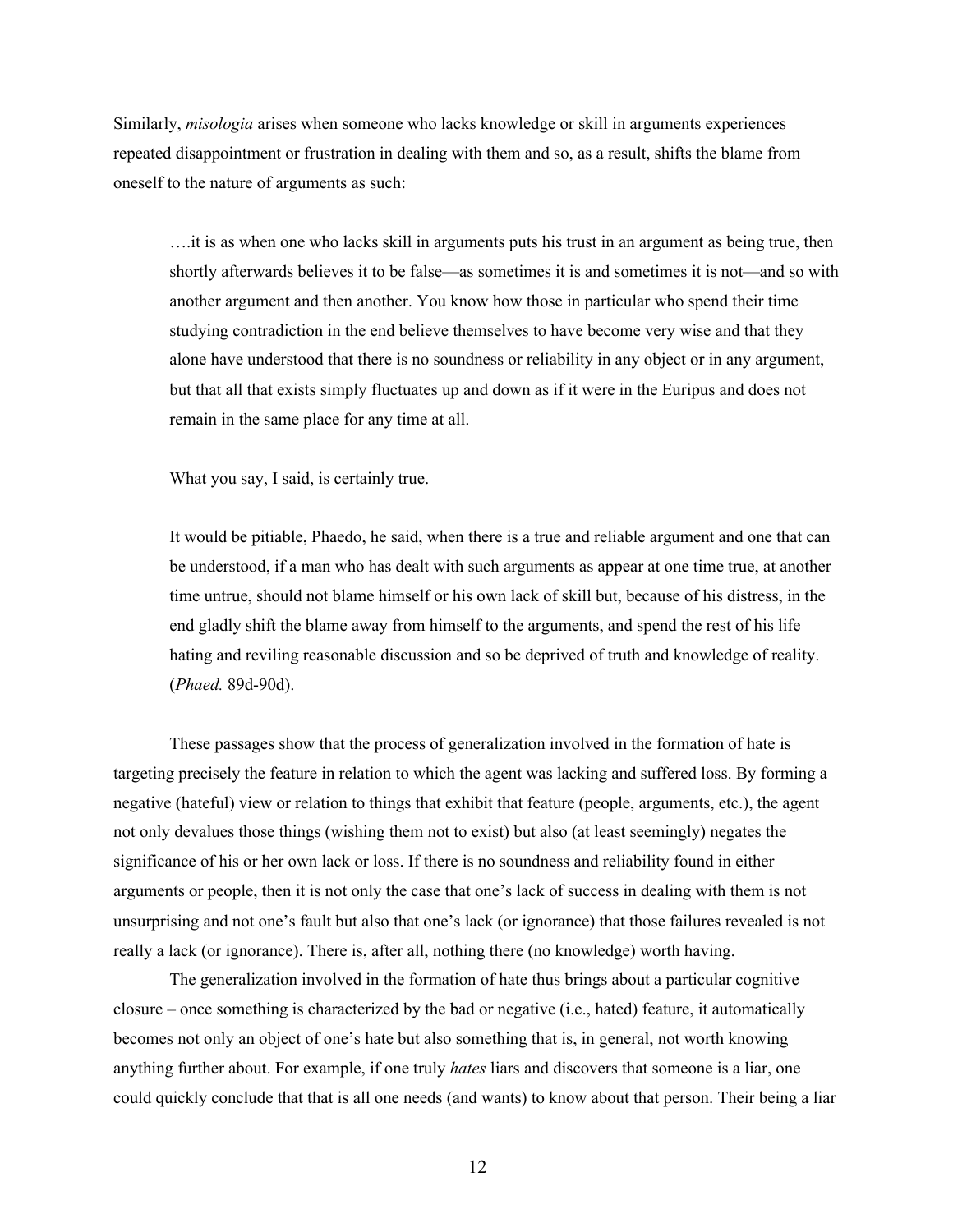now explains whatever that person did, does or might do since whatever other qualities they might have, they are all rendered insignificant by the fact that they are a liar.

If my argument has been along the right lines, Aristotle's conception of hate involves several crucial features: (a) frustrated non-rational (spirited) affection and desires; (b) negating the (perceived) value of the source of a perceived threat or harm; (c) diminishing the (perceived) significance of any (original) failure to act on the agent's side to remove the threat; and (d) negating any (perceived) value of knowing about things or people that exhibit the feature that one came to blame for the perceived evil (or harm or threat). It is time to turn to the question raised in the beginning of the paper.

## III

On Aristotle's view, it is not possible to lead a good life unless one achieves a virtuous disposition of character. This disposition involves harmonizing the two parts of the soul that Aristotle recognizes – the rational part (or reason) and the non-rational part which houses non-rational desires (*NE*  1.13, 1102a28; *EE* 2.1, 1220a8-11) – in such a way that they become unified with respect to actions and feelings: they are supposed to 'chime together' (*homophonei*) (*NE* 1.13, 1102b29-30). The idea is that the non-rational part, once properly habituated, comes to accept and obey reason's commands or prescriptions (*NE* 5.11, 1138b11). As Aristotle tells us, in the virtuous agent the non-rational part lives according to reason in the same way in which children live according to their fathers or tutors (*NE* 1.13, 1102b31-32; 3.12, 1119b12-1). The virtuous agent guides and directs her actions and desires by reason in a distinct way so that her whole soul aims at the right things (e.g., *NE* 3.5, 1114b26-28; 3.12, 1119b15-17; 3.7, 1115b11-12).

As I have argued elsewhere (Müller 2019), Aristotle thinks that the reason-ruled harmonization of the soul is possible because of the way in which a virtuous agent relates to her true inner self – she is a selflover insofar as she is a lover of reason and its activities (*NE* 9.4, 1168b31-5). In this way, the virtuous person not only comes to guide her life (both in terms of actions and feelings) by reason but also to organize and direct it towards the kind of concerns that characterize excellent (exercises of) reason – whether in the theoretical sphere (i.e., truth and knowledge) or practical sphere (i.e., virtue and the fine) – rather than towards the kind of concerns that characterize her non-rational part, such as bodily pleasure (e.g., *NE* 3.8, 1117a6-9; 4.1, 1121a30-b10). It is this possibility of forming an attachment, a loving affection for reason, knowledge, truth, and the fine that allows the virtuous person to pursue the right 'goal for living finely' in such a way that she can be said to live a life of *eudaimonia* ('happiness').

One problem with hate, should it come to be the primary drive of one's life, is that, unlike love, it makes reason act in the service of non-rational desires (in particular, spirit), rather than the other way round. If hate is formed in its own right or as a primary emotion (i.e., not merely as a derivative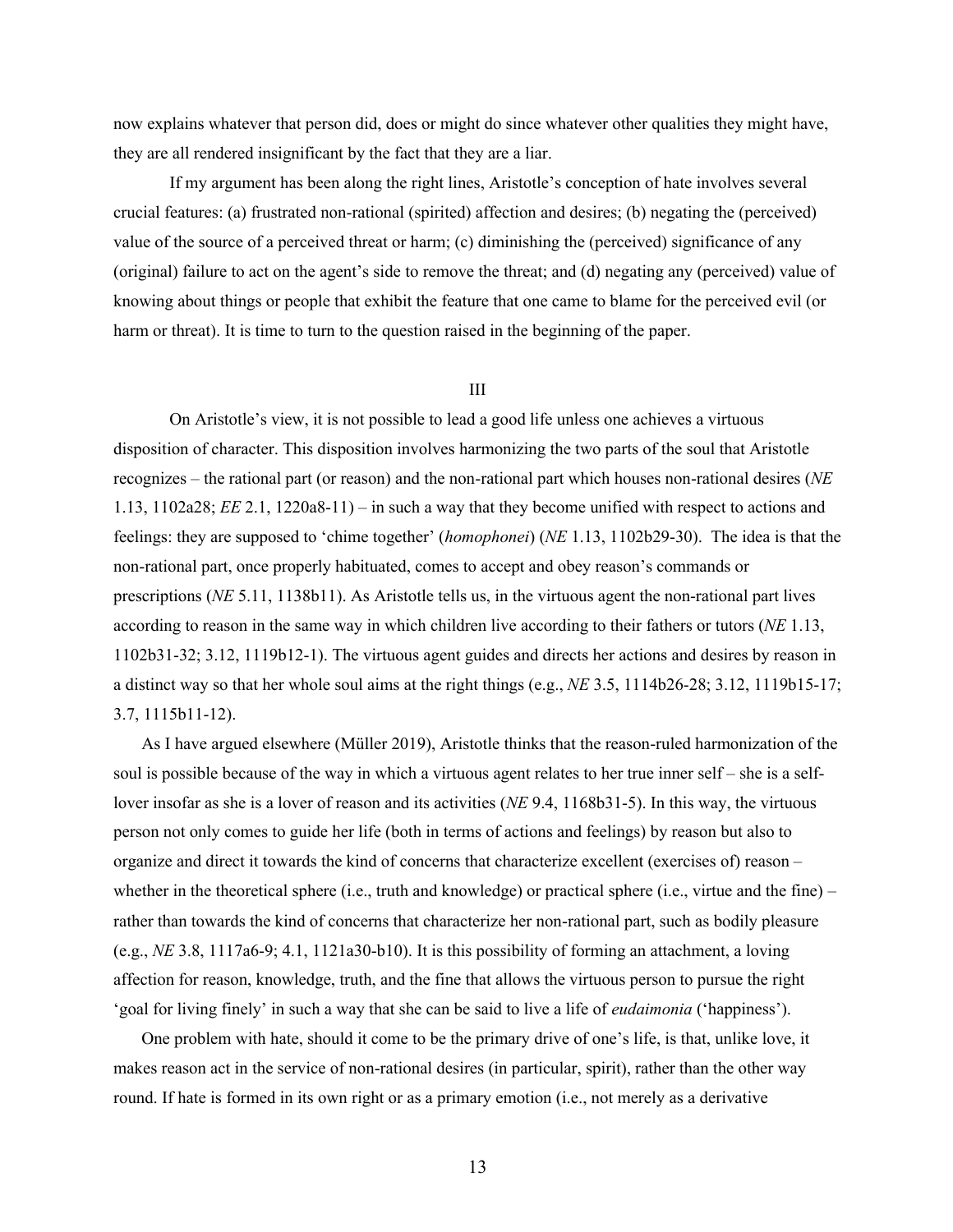accompaniment of love), it involves a particular kind of generalization, one that directs one's negative attitudes or desires towards things that are (or can be) characterized by features that the agent has come to judge as bad- or worthless-making. The origin of this judgment, and so also of the wish that such things cease to exist, is however not found in the fact that those things are contrary to what is truly fine or noble (as it would be in an agent that is driven by love of the fine). Rather, it is found in the agent's frustrated or otherwise hindered non-rational desires, such as anger or fear. In developing hate, one transforms one's emotional distress or frustration into an ethical outlook. This outlook not only devalues the origin of the emotional frustration by making it bad or worthless in nature, but also makes the eradication of all things that are characterized by such nature a worthwhile achievement, one deserving of attachment. Although a person driven by hate thus might appear to be acting on the basis of rational or moral judgment or policy, her actions remain driven by the concerns of her non-rational part.

If this argument is along the right lines, then a person driven by hate – at least by hate formed in view of frustrated or hindered emotions – cannot have a virtuous character since hate relegates reason to a subordinate and (normatively) unnatural role, one that jeopardizes its function of issuing commands to the non-rational part. Hence, a virtuous person's life cannot be primarily driven by hate, independently of whether or not the objects of her hate correspond to the things that are truly evil or shameful. A more general conclusion can be reached by considering the fact that hate promotes detachment since it involves seeing and judging things that it is directed at as having no or negative value. A person who hates is, insofar as she hates, at best only attached to things that promote the eradication of the things she hates. But beyond that, hate does not involve seeing things as worthwhile of care, devotion, or admiration. Accordingly, someone who develops in such a way that hate (rather than love) becomes their primary motivational drive cannot hope to develop the right sort of relationship to oneself and, hence, cannot achieve the ideal, virtuous state of character. Her attachments, such as they are, would remain instrumental (i.e., directed towards things useful for satisfying her hate) and the overall orientation of her non-rational desires would remain anchored or oriented toward external things (the objects of her hate) rather than towards her true inner self (i.e., reason).

If hate cannot sustain virtue, it seems obvious that it cannot support a good life (*eudaimonia*). The analysis in section II offers at least two additional reasons for thinking so. First, if one's life is primarily driven by hate, it is not oriented towards an activity (of one's own) but, rather, towards the cessation of an activity (typically, someone else's). This means that, unlike love, hate aims at an end that is distinct from the activities that it gives rise to (*NE* 1.1, 1094a1-5). If love can keep one engaged in certain activities (those that one loves) for their own sake, hate can only aim at cessation of those things one hates. If *eudaimonia* is supposed to lie in some sort of (best) activity of the soul (i.e., in an activity that is an end in itself) in which one engages for its own sake, then it cannot be achieved by activities fueled by hate since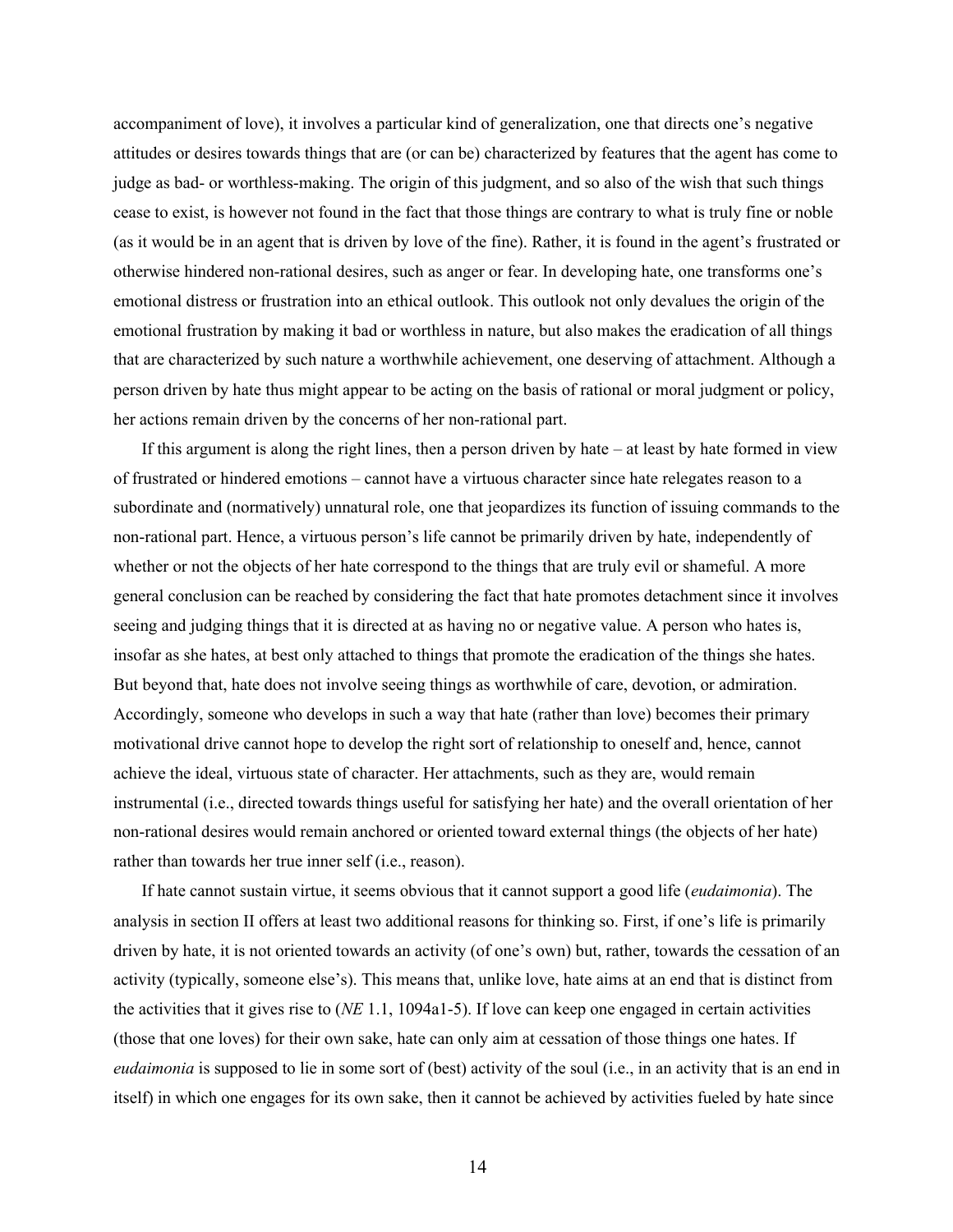they are not of the right sort (i.e., are not ends themselves). Moreover, although it might be that the goal (or product) of one's hate is valuable instrumentally (one could, after all, manage to remove a great evil from the world), once the goal is achieved, any further engagement in the kind of activities that led one to that goal is rendered pointless. Hence, should a person whose life is primarily driven by hate succeed, their success would render their further life bereft of a 'goal for living finely' and, to that extent and from that point on, foolish (*EE* 2.2, 1214b7-10).<sup>18</sup>

The second point is this. As we have seen, a life primarily driven by hate is a life marked by (selective) cognitive closure towards things one hates. There is little controversy concerning Aristotle's views about the role of knowledge in a good life. Whether one adopts the inclusive or the dominant interpretation of *eudaimonia*, it is fairly clear that Aristotle thinks that a good life essentially includes, if not outright aims at, knowledge and understanding. It is a precondition for such a life that one becomes capable of appreciating the beauty of nature and finding not just any but the highest form of pleasure in understanding its workings and complexities (*PA* 1.5, 644b22-45a25). It is only then that one becomes capable of pursuing scientific knowledge, that is of seeking true explanations and causes of things. This concerns not only theoretical but also practical matters. As Aristotle often warns us, truth is in a way harder to determine in practical contexts since practical situations are, as a rule, too complex to be grasped and evaluated by and in view of universal rules or generalizations (esp., *NE* 1.3). It is, then, even more important in practical than in theoretical contexts that one becomes a lover of truth and of what is fine and beautiful. The pursuit of knowledge or understanding of human nature and behavior requires that one comes to see and marvel at beauty in in things that exhibit an unusually high degree of luck and randomness (and so lack beauty) rather than of functional (teleological) organization and unity.

The problem is that hate promotes exactly the opposite attitude. It operates as if it already knew and determined, once and for all, what the nature of its objects is. Once it becomes attached to some feature as responsible for (or directly constituting) the harm or threat that one abhors, it makes it the primary or essential feature of all objects that exhibit it. It is because of *that* feature that those objects lose value and deserve to be eradicated. For a person who hates, once something can be categorized as belonging to the hated kind, there are no further questions to be asked or truths to be grasped. One problem is that what led one to pick the feature that turned things into objects of one's hate were (frustrated) non-rational desires (which could, of course, be accompanied by sophisticated rationalization),<sup>19</sup> rather than any reasoned inquiry. Hence, there is no guarantee that what one hates really is something that deserves to be hated. More importantly, from the point of view of the possibility of leading a good life, this means that one who

<sup>&</sup>lt;sup>18</sup> Of course, one could find a new object for one's hate and thus avoid the situation in which one is left without a goal or direction in one's life. But this leads to a dilemma of hate – either one succeeds and is left with a life that lacks any 'goal for living finely', or one never reaches the goal and so never satisfies one's hate. 19 On the (possible) role of rationalization in Aristotle's account of vice see Barney 2020.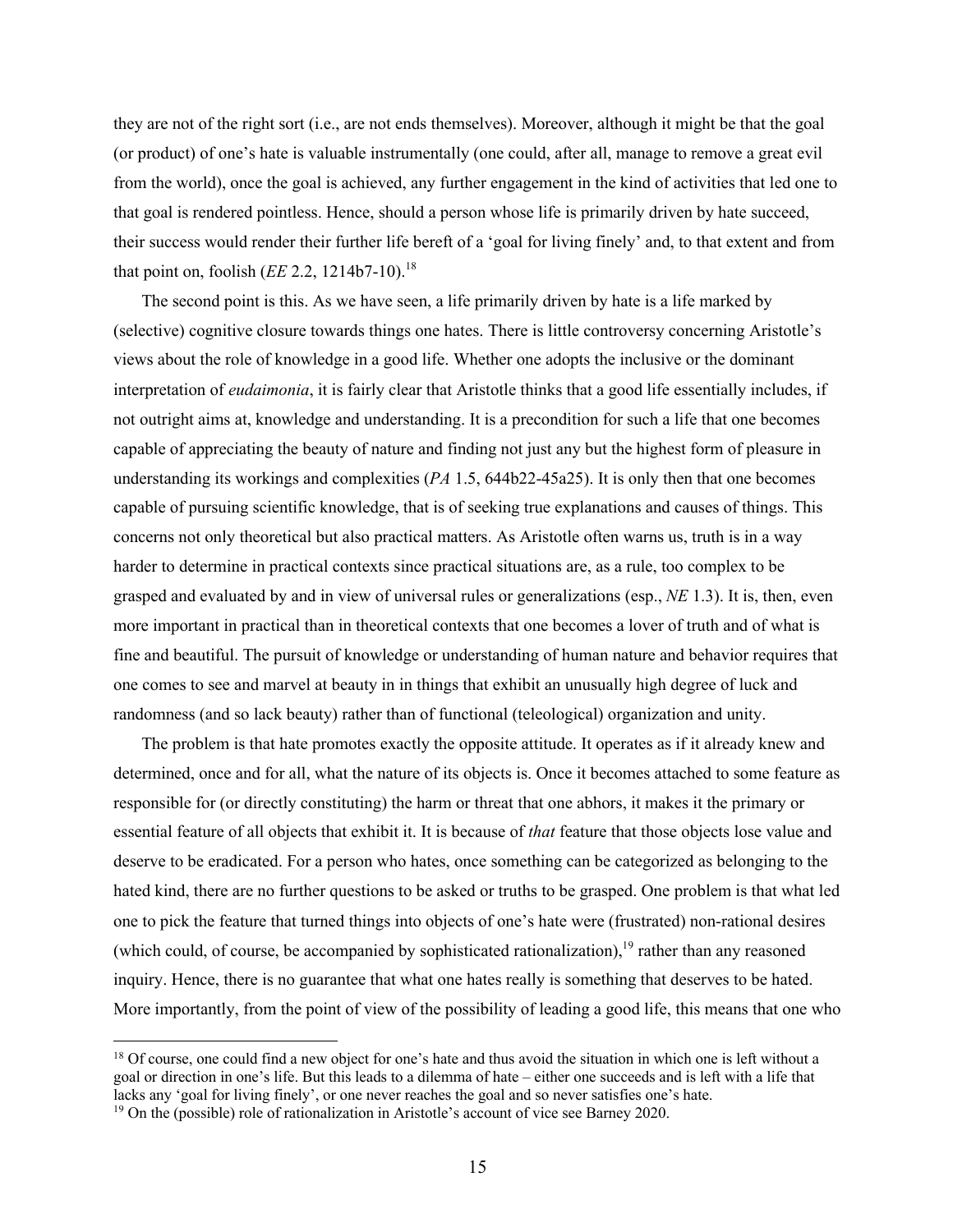hates becomes disinclined to see and understand the complexities of human behavior that Aristotle so often alludes to. Hate requires one to see human beings and their behavior as explicable by simple rules and generalizations (i.e., as either falling or not falling into the hated category) since it is only when they are perceived in such a way that they can be seen as only worthy of hate. Hence, in relation to those things one hates (and to the extent to which one hates), one becomes incapable of seeing any value, fineness or beauty in the world and in human beings in particular.

#### IV

Why, then, should we avoid achieving *eudaimonia* in a hate-propelled way? As I have argued, for Aristotle there are (or could be) at least two reasons for doing so. First, it would undermine the right relationship between the rational and the non-rational part of the soul. If virtue involves establishing the right kind of internal ordering of one's soul, then this cannot be done if one's primary motivational drive is hate rather than love. Second, hate has negative cognitive effects insofar as it renders one essentially insensitive to the beauty of human nature and behavior and actively precludes one from acquiring knowledge and understanding. Accordingly, if a good life is a life that involves virtue and knowledge (and so full and ideal development of one's motivational and cognitive capacities), a life fueled by hate cannot but fall short of that ideal.

In conclusion, I would like to emphasize that it remains true that Aristotle recognizes that hate – understood as a general negative attitude towards evil – plays an important role in the virtuous life. The interesting fact is, however, that he does not recommend that this negative attitude be nurtured in its own right. Rather, virtuous hate is an attitude that one develops towards things that endanger what one has come to love and care about in the first place. Above, I have tried to outline some reasons for his holding this view, reasons that do not appeal to the consequences (and possible harmful effects) of hate on others but, rather, to one's own well-being and the ability to lead a good life as Aristotle conceives of it.

## Bibliography

- Barney, R. (2020), 'Becoming Bad: Aristotle on Vice and Moral Habituation', *Oxford Studies in Ancient Philosophy* 57: 273-308.
- Blair, J., D. Mitchell, D., and K. Blair (2005), *The Psychopath: Emotion and the Brain*. Blackwell.
- Burnyeat, M. F. (1980), 'Aristotle on Learning to be Good' in A. O. Rorty (ed.), *Essays on Aristotle's Ethics* (Berkeley), 69-92.
- Cooper, M. John. (1999), 'Contemplation and Happiness: A Reconsideration' in his *Reason and Emotion: Essays on Ancient Moral Psychology and Ethical Theory* (Princeton), 212-236.